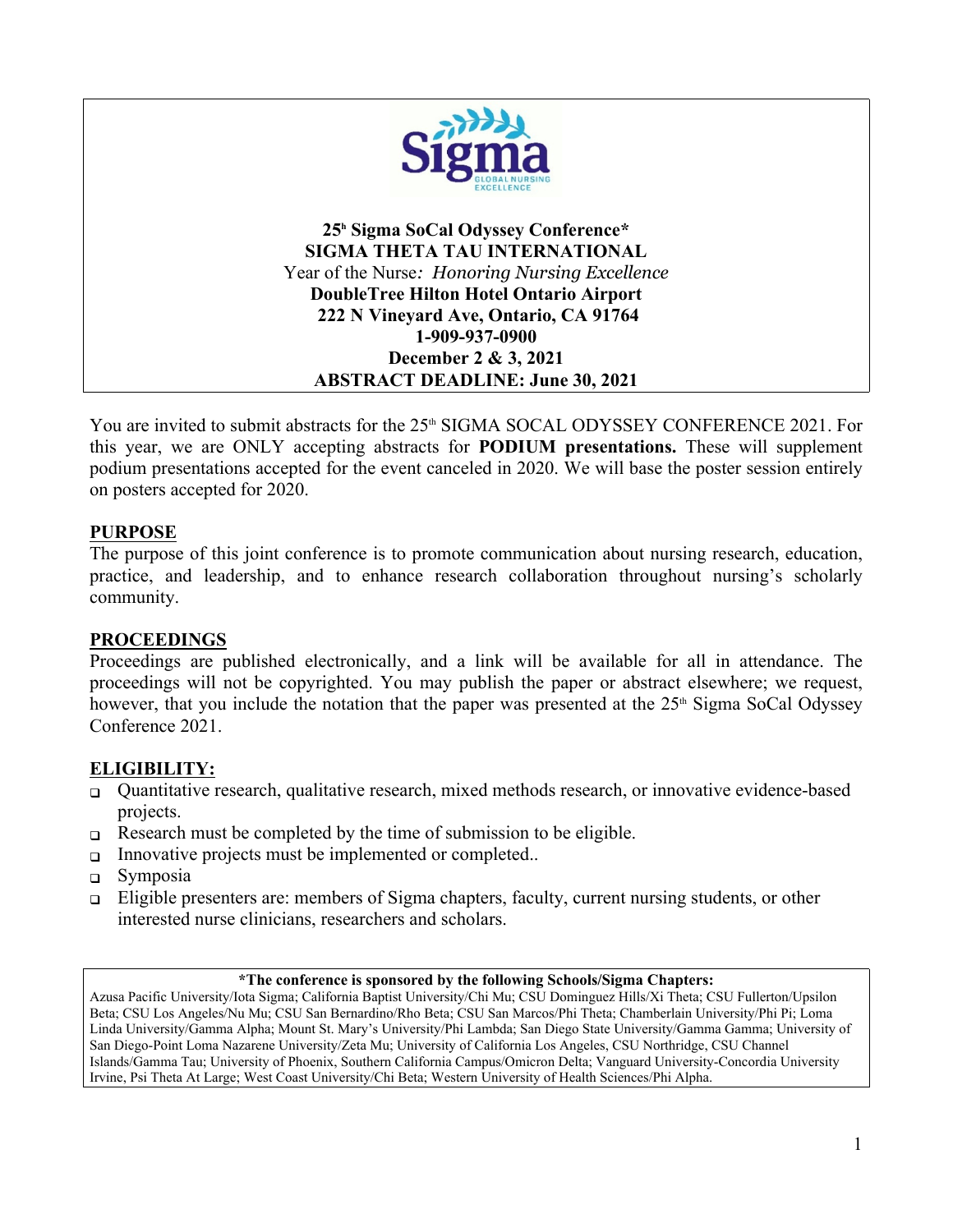# **NOTIFICATION**

The first author of accepted presentations will be notified by September 8, 2021. If your abstract is accepted, you will need to respond to the invitation and register to attend the conference by September 15, 2021. Podium presenters must submit finalized PowerPoint presentations by November 22, 2021 to Jan Nick: **[jnick@llu.edu](about:blank)**.

**SELECTION CRITERIA**: Abstracts will be blind reviewed using the *requested* selection criteria below.

- **Quantitative Research** podium presentations will be selected based on assessment of the following abstract components:
	- $\triangleright$  Specific aims or objectives of the study;
	- $\triangleright$  Rationale or background for the study;
	- $\triangleright$  Research methodology including design, sample, procedure and instrument (reliability  $\&$ validity);
	- $\triangleright$  Data analysis used;
	- $\triangleright$  Research findings or results;
	- $\triangleright$  Implications or significance of findings to nursing.
- **Qualitative Research** podium presentations will be selected based on assessment of the following abstract components:
	- $\triangleright$  Phenomenon of interest;
	- $\triangleright$  Description of methodology;
	- $\triangleright$  Description of participants;
	- $\triangleright$  Knowledge gained from study;
	- $\triangleright$  Implications or significance;
	- $\triangleright$  Recommendations for future studies.
- **Mixed Methods Research** podium presentations will be selected based on assessment of the following abstract components:
	- $\triangleright$  Aim or objective;
	- $\triangleright$  Rationale or background;
	- $\triangleright$  Research questions clearly stated and appropriate for mixed methodology;
	- $\triangleright$  Ouantitative Sampling procedure;
	- $\triangleright$  Instruments;
	- $\triangleright$  Data Collection procedures;
	- $\triangleright$  Quantitative data analysis procedures;
	- $\triangleright$  Tradition clearly identified or easily inferred (Qualitative Data Collection);
	- $\triangleright$  Qualitative data analysis procedures consistent with the tradition;
	- $\triangleright$  Findings/Results:
	- $\triangleright$  Strength of the study enhanced with inclusion of both data types;
	- $\triangleright$  Implications or significance.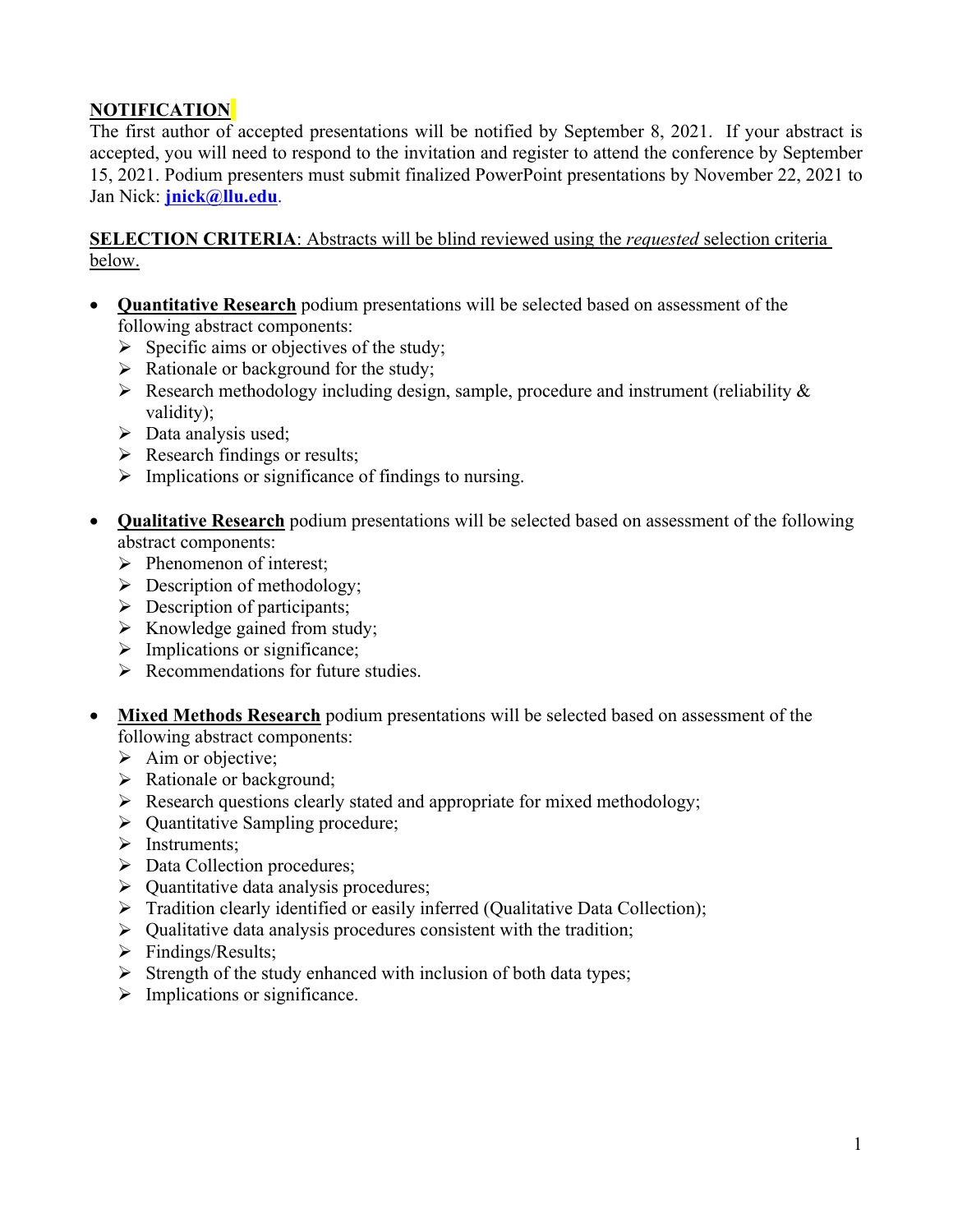## **SELECTION CRITERIA (CONTINUED)**

- **Innovative Evidence-Based Projects** (problem analysis, case study, QI evaluation, systematic review, etc.) podium presentations will be selected based on assessment of the following abstract components:
	- $\triangleright$  Statement of the problem;
	- $\triangleright$  Method used to address the problem;
	- $\triangleright$  Description of any innovation and resulting change, if appropriate;
	- $\triangleright$  Implications and significance of the project findings for research, practice, leadership or education;
	- $\triangleright$  Recommendations or future problems/questions.
- **Symposium** podium presentation will be selected based on assessment of the following abstract components:
	- $\triangleright$  Completion of research focused on research issues.
	- $\triangleright$  An overview of the symposium including title, two (2) to (3) key words, presenter information and a minimum of two (2) measurable outcomes of presentation which complete the sentence "The learner will be able to.....". The overview is limited to 300 words or less and each learner objective is limited to 25 words or less.
	- $\triangleright$  Ninety (90) minute presentation by a minimum of three different authors
	- $\triangleright$  Profile for each author including biographical information
	- $\triangleright$  Submission of three (3) abstracts with a common theme and selection criteria (Research listed above) in the required format.

### **ABSTRACT FORMAT INSTRUCTIONS**

### **\*Read carefully - only abstracts that conform to the Abstract Format will be accepted.**

Submit a one-page **Word** document file which must fit one side of one 8/5" x 11" paper. The file should be named with the author's last name in upper case then first name and title of presentation in lower case (e.g. LASTNAME\_Firstname Title of Presentation.doc)

Margins must be one inch on all sides and be typed in 12 point Times New Roman font. The body of the abstract must be single spaced with two (2) spaces between paragraphs. Left justify all paragraphs; do not indent to begin a paragraph. Left justify and **bold** all headings such as Objective, Background, Methodology, etc.

Center the TITLE in upper case regular type. Title must fit on one line. Double space and indicate Name of First Author, License, Degree in regular type, Centered with Upper and Lower case. Single space and indicate email address of first author in regular type, centered. Single space and indicate Name of Second Author, License, Degree in regular type, Centered with Upper and Lower case. Double space and begin body of abstract. The following is an example:

TITLE (in caps-- must fit on ONE line!)

Name of First Author, License, Degree email address Name of Second Author, License, Degree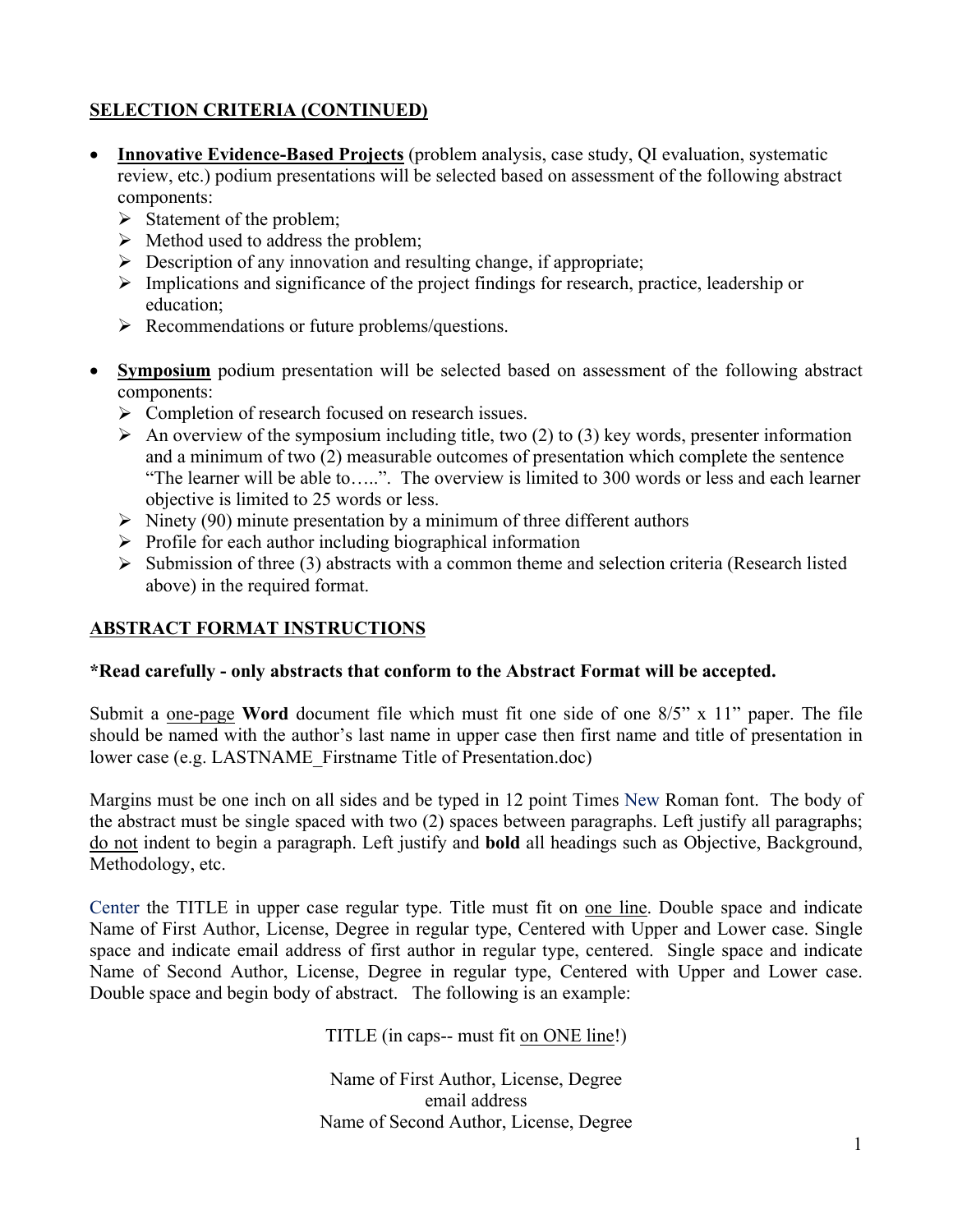The body of the abstract should address all components of the **selection criteria** listed on page two. If the research or project was supported in full or part by a grant, cite the grant number and granting organization at the bottom of the abstract.

Submit a second copy of the abstract that includes the TITLE with no other identifying information, such as authors, funding information, etc. This copy will be submitted for blind peer review. The file should be named with the Title of the Presentation only.

Complete and submit separately the Abstract Information Form below.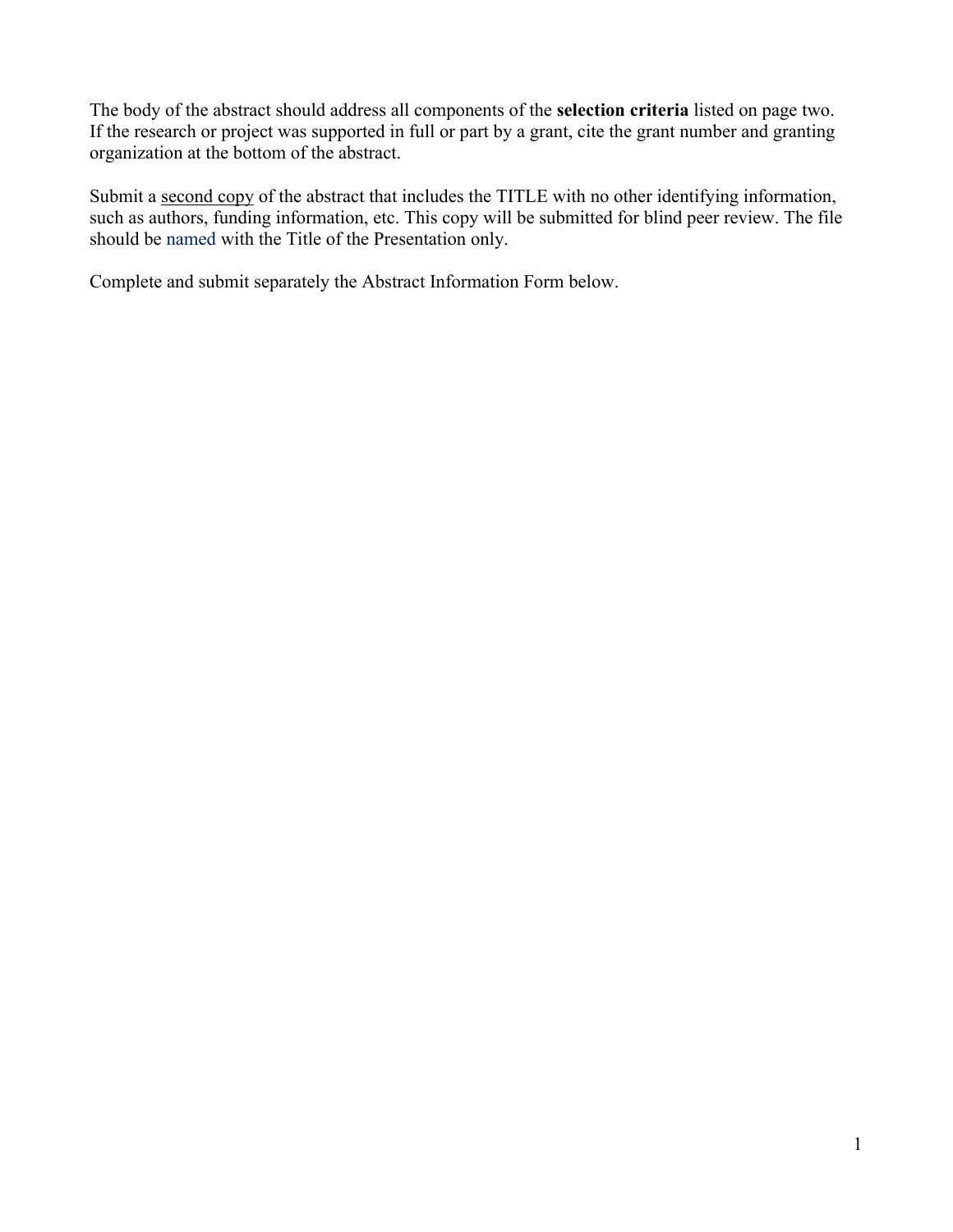#### **Abstract Information Form**

#### **Title of Presentation** (conforms to one-line abstract format restriction):

To check a box, double click on the box and on the Check Box Field Options mark Default value *checked* and then click on OK.

#### **Presentation Format** (Be sure to indicate preference)

Podium - Research or Projects must be completed by the date of submission to be accepted

Symposium

#### **Which set of selection criteria do you wish to be used to evaluate the abstrac**t?

Quantitative Research, include date research was completed:

Qualitative Research, include date research was completed:

Mixed Methodology, include date research was completed:

Innovative Project, include date project was evaluated:

#### **Complete all sections below (first author responsible to notify all co-presenters):**

| <b>First Author's Name</b>                                                              |       |                |      |                             |
|-----------------------------------------------------------------------------------------|-------|----------------|------|-----------------------------|
|                                                                                         | First | Middle Initial | Last | Credentials (e.g., PhD, RN) |
| <b>Email:</b>                                                                           |       |                |      |                             |
| <b>Phone contact:</b>                                                                   |       |                |      |                             |
| Sigma Theta Tau Chapter or School Affiliation:<br><b>Do not send your CV or resume.</b> |       |                |      |                             |
|                                                                                         |       |                |      |                             |

**Students: Please include the name of faculty member who reviewed your abstract:**